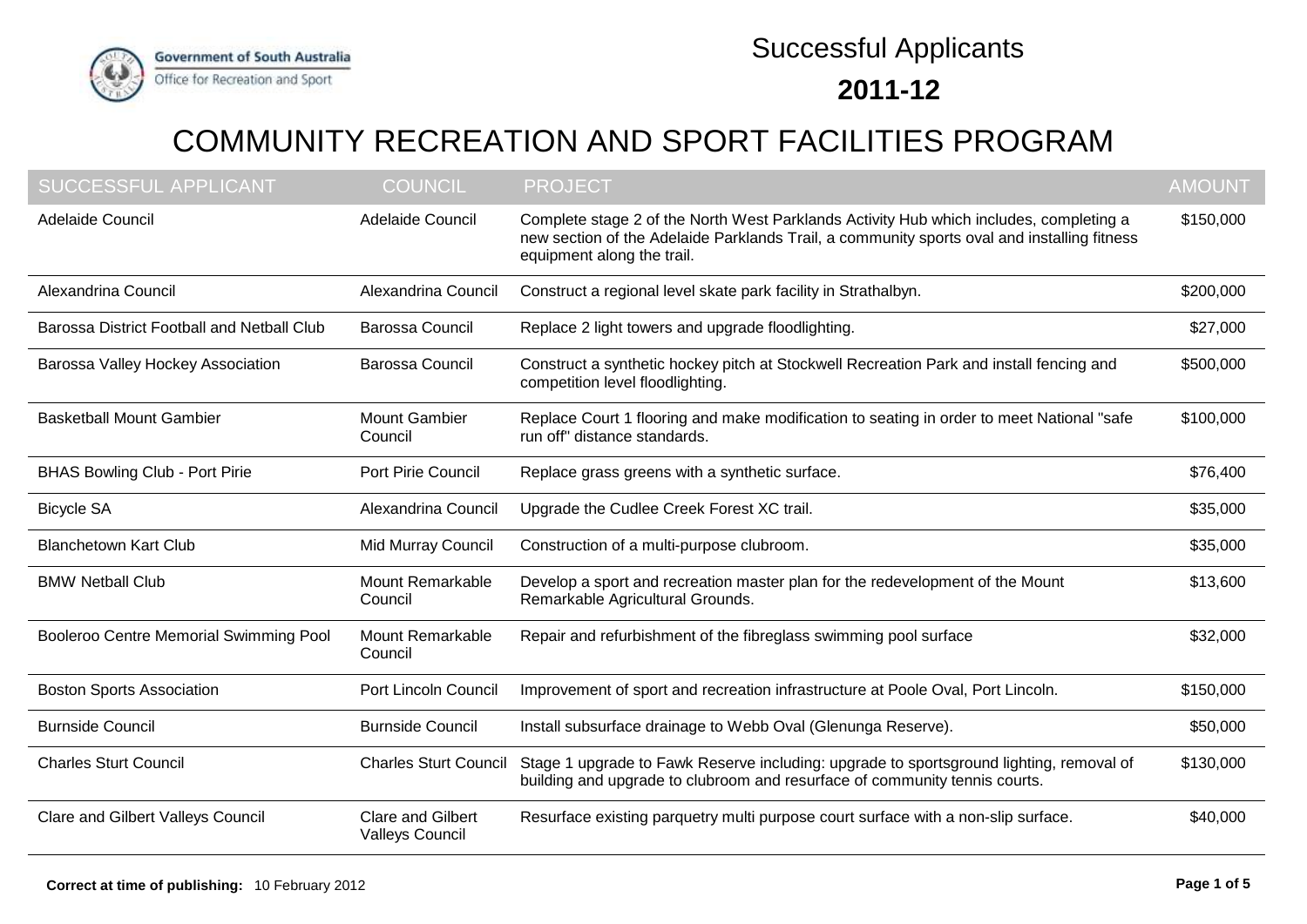| SUCCESSFUL APPLICANT                          | <b>COUNCIL</b>                                     | <b>PROJECT</b>                                                                                                                                                                                                                     | <b>AMOUNT</b> |
|-----------------------------------------------|----------------------------------------------------|------------------------------------------------------------------------------------------------------------------------------------------------------------------------------------------------------------------------------------|---------------|
| <b>Clare Sports Facility Management</b>       | <b>Clare and Gilbert</b><br><b>Valleys Council</b> | Install playground within town courts and oval complex.                                                                                                                                                                            | \$30,000      |
| <b>Clare United Sports Clubrooms</b>          | <b>Clare and Gilbert</b><br><b>Valleys Council</b> | Convert old classrooms into multi-sport clubroom, canteen and storage areas, erect<br>outdoor shelter and connect power, install rain water tank and septic.                                                                       | \$40,000      |
| <b>Clearview Bowling Club</b>                 | Port Adelaide Enfield<br>Council                   | Replace worn synthetic green with new synthetic surface.                                                                                                                                                                           | \$70,000      |
| <b>Cummins Memorial Recreation Centre</b>     | Lower Eyre<br>Peninsula Council                    | Demolition of clubroom and canteen facilities and replace with a single multi-purpose<br>building which will include: change rooms and showers, medical room, public toilets, store<br>rooms, canteen and undercover viewing area. | \$200,000     |
| <b>Gambier City Sharks Soccer Club</b>        | <b>Mount Gambier</b><br>Council                    | Construct change room facilities.                                                                                                                                                                                                  | \$34,000      |
| <b>Gawler and District Tennis Association</b> | <b>Gawler Council</b>                              | Resurface hard-court tennis courts.                                                                                                                                                                                                | \$40,000      |
| <b>Gawler Council</b>                         | <b>Gawler Council</b>                              | Construct a regional level skate park.                                                                                                                                                                                             | \$160,000     |
| <b>Golden Grove Tennis Club</b>               | Tea Tree Gully<br>Council                          | Reconstruct and resurface tennis and netball courts.                                                                                                                                                                               | \$68,500      |
| <b>Grange Lawn Tennis Club</b>                | <b>Charles Sturt Council</b>                       | Resurface two synthetic tennis courts and replace fencing.                                                                                                                                                                         | \$25,000      |
| Hatherleigh Sport and Recreation Centre       | Yorke Peninsula<br>Council                         | Hatherleigh Sport and Recreation Centre Community redevelopment project.                                                                                                                                                           | \$200,000     |
| <b>Heathfield Netball Club</b>                |                                                    | Adelaide Hills Council Construct new clubrooms which include kitchen, canteen, toilets, change rooms and<br>covered area for spectators.                                                                                           | \$90,000      |
| <b>Hills Softball Association</b>             |                                                    | Mount Barker Council Install backstops and dugouts to 3 softball diamonds at Anembo Park, Littlehampton.                                                                                                                           | \$20,000      |
| Horse Federation of SA                        | State-wide project                                 | Update the South Australian Recreational Trails Strategy.                                                                                                                                                                          | \$13,500      |
| Kapunda High School                           | <b>Light Council</b>                               | Upgrade outdoor basketball court, seating and install floodlighting.                                                                                                                                                               | \$42,000      |
| Kapunda Tennis Club                           | <b>Light Council</b>                               | Resurface hard-court tennis and netball courts.                                                                                                                                                                                    | \$75,000      |
| Kingston Council                              | Kingston Council                                   | Redesign, relocate/upgrade outdoor, netball, tennis and basketball courts, lighting towers<br>and player, spectator areas.                                                                                                         | \$100,000     |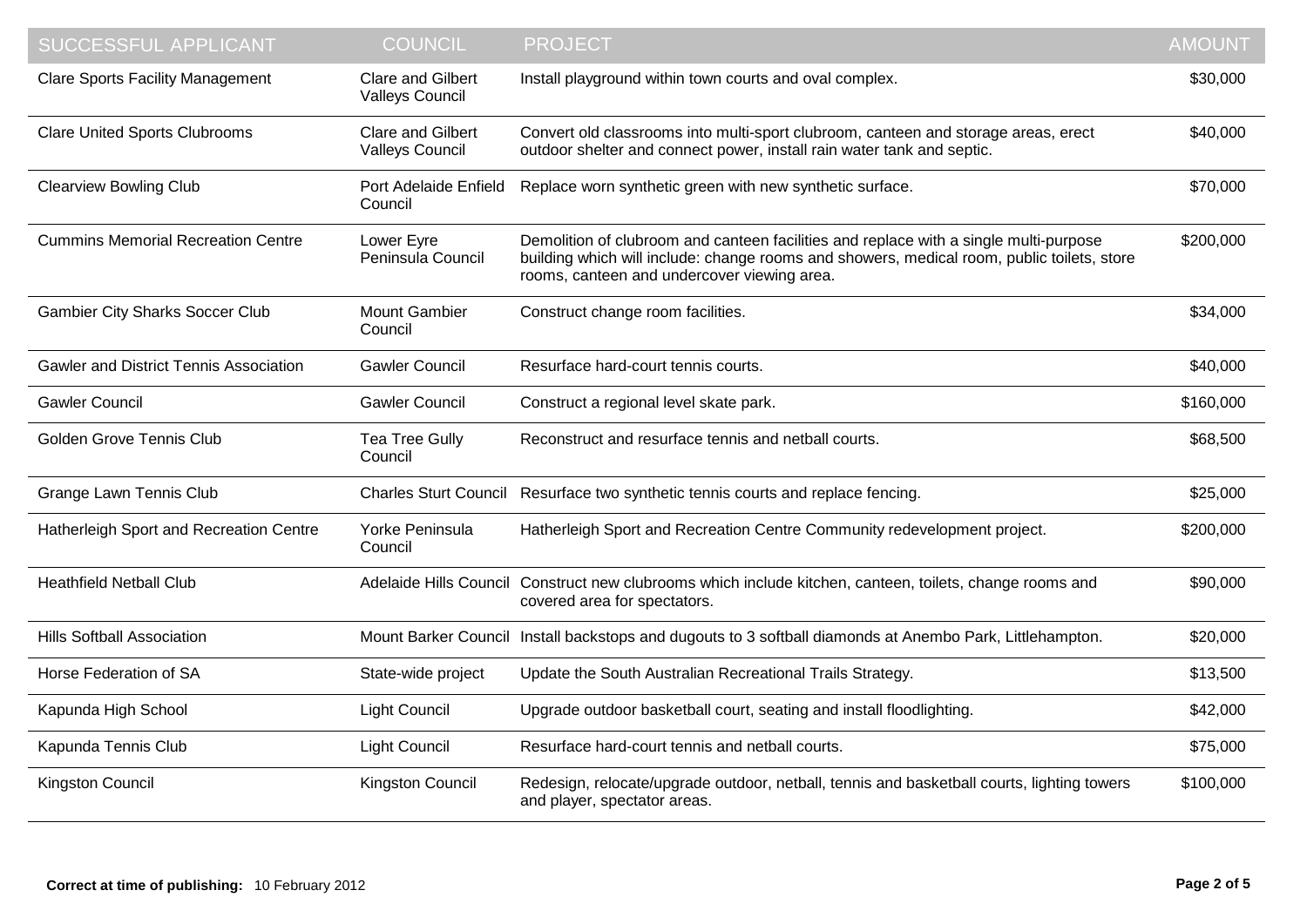| SUCCESSFUL APPLICANT                              | <b>COUNCIL</b>                                         | <b>PROJECT</b>                                                                                                                                | <b>AMOUNT</b> |
|---------------------------------------------------|--------------------------------------------------------|-----------------------------------------------------------------------------------------------------------------------------------------------|---------------|
| Kybybolite Memorial Sports Club                   | Naracoorte Lucindale<br>Council                        | Construct separate ladies/men's change rooms, toilets, medical, storage rooms, and<br>spectator shelter, and relocate rain water tanks.       | \$51,000      |
| Langhorne Creek Netball Club                      | Alexandrina Council                                    | Install outdoor adult fitness equipment and re-vamp children's playground.                                                                    | \$27,000      |
| <b>Lock District Swimming Centre</b>              | <b>Elliston Council</b>                                | Re-tile main and toddler pool.                                                                                                                | \$25,000      |
| <b>Marion Council</b>                             | <b>Marion Council</b>                                  | Develop a sport and recreation master plan for the redevelopment of the Edwardstown &<br>Mitchell Park Oval's.                                | \$30,000      |
| <b>Meadows Football Club</b>                      | Mount Barker Council Upgrade floodlighting.            |                                                                                                                                               | \$82,000      |
| Millicent Football and Netball Club               |                                                        | Wattle Range Council Construction of 6 netball and 7 tennis courts and conversion of building into change rooms<br>and gym.                   | \$200,000     |
| <b>Mount Barker Council</b>                       |                                                        | Mount Barker Council Create a regional tennis centre by constructing 6 additional floodlit tennis courts at<br>Anembo Park, Mount Barker.     | \$200,000     |
| <b>Mount Barker Council</b>                       |                                                        | Mount Barker Council Develop a sport and recreation master plan for the redevelopment of the Bald Hills Road<br>Regional Recreation Facility. | \$10,000      |
| Mount Gambier Netball Association                 | <b>Mount Gambier</b><br>Council                        | Resurface and realign the netball courts and upgrade lighting.                                                                                | \$170,000     |
| Murray Bridge Council                             |                                                        | Murray Bridge Council Develop a Sport and Recreation Strategic Plan (2012-2017) for the Rural City of Murray<br>Bridge.                       | \$25,000      |
| Naracoorte and District Basketball<br>Association | Naracoorte Lucindale<br>Council                        | Redesign change room facilities to increase the size of male and female change rooms<br>and toilets.                                          | \$39,000      |
| Naracoorte Football Club                          | Naracoorte Lucindale Upgrade floodlighting.<br>Council |                                                                                                                                               | \$27,000      |
| Norwood Payneham St Peters Council                | Norwood Payneham<br>St Peters Council                  | Reconstruct 7 tennis courts and install new fencing and court furniture at the Trinity<br>Gardens Soldiers' Memorial Tennis Club facility.    | \$150,000     |
| Onkaparinga Council                               | Onkaparinga Council                                    | Complete stage 2 of clubroom upgrade including seating area, kitchen upgrade and<br>additional toilets at the Reynella Bowling Club.          | \$100,000     |
| Onkaparinga Tennis Club                           |                                                        | Adelaide Hills Council Stabilise base, improve drainage, resurface tennis/netball courts and do remedial work on<br>fencing.                  | \$140,000     |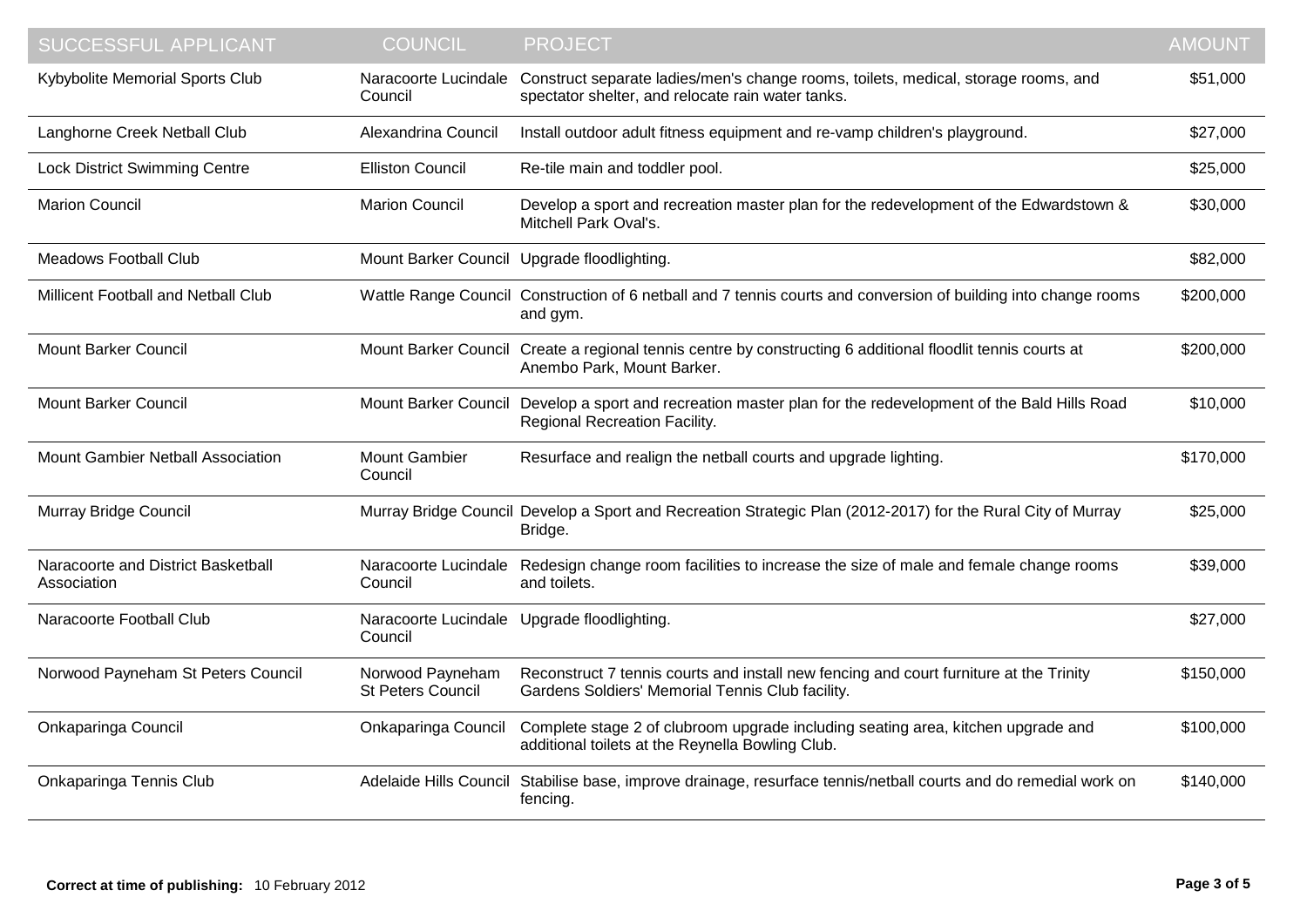| <b>SUCCESSFUL APPLICANT</b>                                        | <b>COUNCIL</b>                              | <b>PROJECT</b>                                                                                                                                                                                                                           | <b>AMOUNT</b> |
|--------------------------------------------------------------------|---------------------------------------------|------------------------------------------------------------------------------------------------------------------------------------------------------------------------------------------------------------------------------------------|---------------|
| <b>Orroroo Netball Club</b>                                        | Orroroo Carrieton<br>Council                | Resurface 4 netball and 6 tennis courts.                                                                                                                                                                                                 | \$22,000      |
| O'Sullivans Beach Sports and Community<br>Centre                   |                                             | Onkaparinga Council Construct female change rooms, toilet and shower facilities.                                                                                                                                                         | \$113,000     |
| Peterborough Council                                               |                                             | Peterborough Council Remove tree roots from all courts, install root guards, repair and resurface 4 netball and 5<br>tennis courts.                                                                                                      | \$40,000      |
| Port Adelaide District Hockey Club                                 | Port Adelaide Enfield<br>Council            | Replace synthetic hockey pitch.                                                                                                                                                                                                          | \$200,000     |
| Port Lincoln Netball Association                                   | <b>Port Lincoln Council</b>                 | Install competition floodlighting to 4 netball courts.                                                                                                                                                                                   | \$31,000      |
| Port Pirie Basketball Association                                  | Port Pirie Council                          | Improve drainage, install tanks to collect and reuse stormwater, re-align floor surface to<br>original level.                                                                                                                            | \$24,000      |
| Port Pirie Netball Association                                     | Port Pirie Council                          | Resurfacing of 14 netball courts and re-fencing complex.                                                                                                                                                                                 | \$80,000      |
| <b>Prospect Council</b>                                            | <b>Prospect Council</b>                     | Develop a sport and recreation master plan for the development of the Broadview Sports<br>and Recreation Precinct.                                                                                                                       | \$9,000       |
| <b>Quorn Community Sporting Association</b>                        | <b>Flinders Ranges</b><br>Council           | Relocation of tennis and netball courts from current separate locations to the Quorn Oval.<br>Project includes site preparation, installation of 4 floodlit multi-use (tennis, netball and<br>basketball) courts and additional toilets. | \$200,000     |
| <b>Riverton Saddleworth Marrabel United</b><br><b>Netball Club</b> | <b>Clare and Gilbert</b><br>Valleys Council | Resurface 3 netball courts.                                                                                                                                                                                                              | \$22,000      |
| Rowing SA                                                          | <b>Charles Sturt Council</b>                | Construction of new storage shed for umpire boats and fit out of existing shed into an<br>indoor rowing centre.                                                                                                                          | \$43,000      |
| RSL - Murray Bridge                                                |                                             | Murray Bridge Council Install floodlights and shelters at new bowling facility.                                                                                                                                                          | \$33,000      |
| SA Amateur Football League                                         |                                             | West Torrens Council Complete stage 2 of the Thebarton Oval Floodlighting Project - installation of new lights<br>and light towers.                                                                                                      | \$85,575      |
| Salisbury Council                                                  | Salisbury Council                           | Demolition of separate club buildings and construction of a single, shared use, multi-<br>purpose clubroom facility for soccer and baseball, and conversion of old tennis courts into<br>car parks at Walkleys Park, Ingle Farm.         | \$400,000     |
| Softball SA                                                        | <b>Charles Sturt Council</b>                | Conduct a feasibility study for the establishment of a combined Softball and Baseball<br>multipurpose facility at Adelaide Shores.                                                                                                       | \$38,000      |